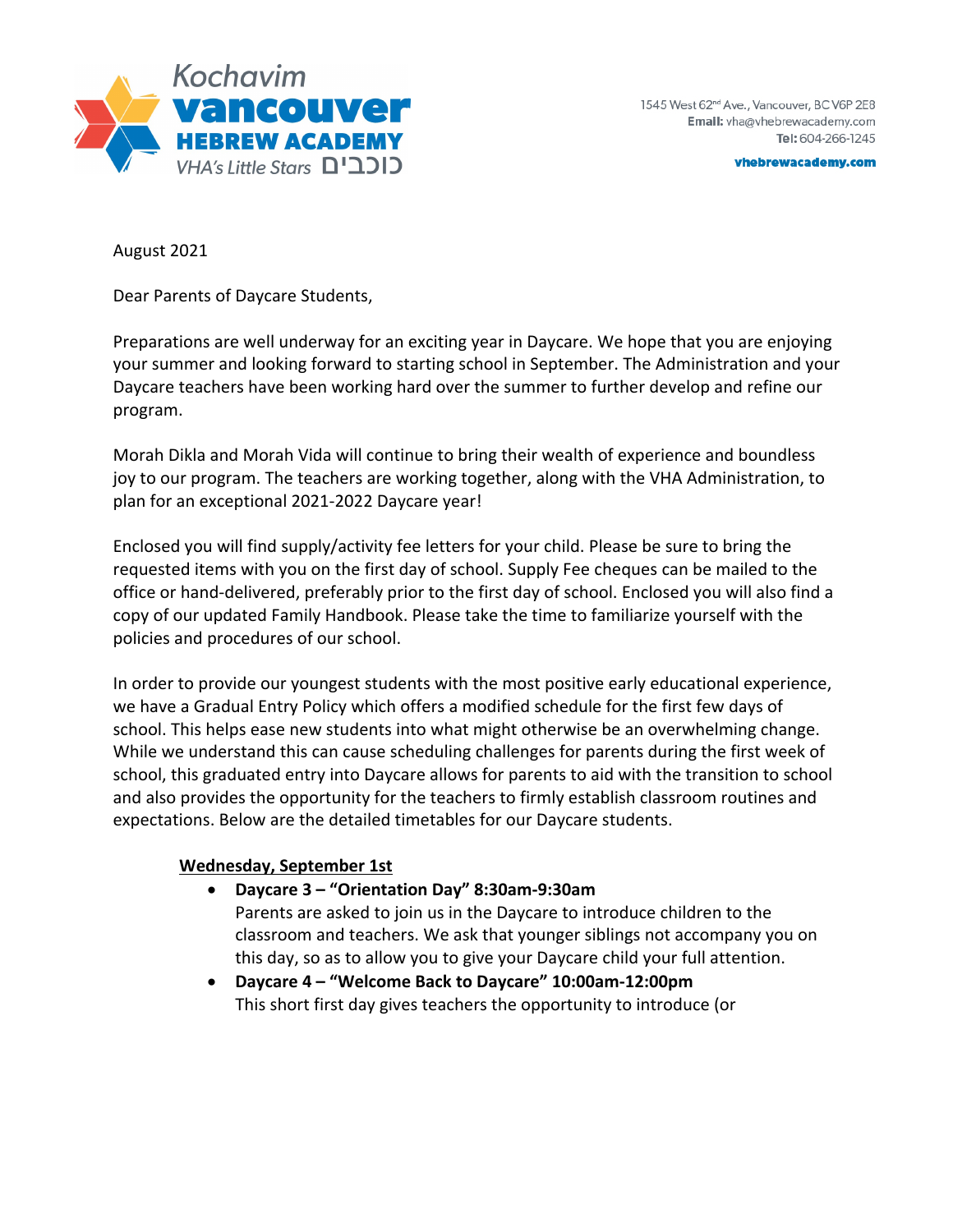

reintroduce) students to the guidelines and routines of Daycare. Parents are asked to join us for 1 hour, from 10:00-11:00am, and then come back to pickup your child at 12:00pm.

### **Thursday, September 2nd**

- **Daycare 3 – "Transition Day" 8:30am -10:00am** While the teachers help your child transition into Daycare, parents are invited to stay and have coffee and pastries in the library.
- **Daycare 4 – "Transition Day" 8:30am -12:30pm** Students are introduced to the Daycare 3 students and prepare for a longer day. Parents are invited to stay for 1 hour, from 8:30-9:30am, and have coffee and pastries in the library.

#### **Friday, September 3rd**

### **\*\*First Shabbat Party\*\***

- **Daycare 3 – "Get to Know Your Day" 8:30am - 12:30pm** The schedule increases allowing students to grow into their new environment. Students will spend their day with the Daycare 4 students today and get to participate in their first Shabbat party.
- **Daycare 4 – "Regular Schedule" 8:30am – 4:00pm** We will move to the regular Daycare schedule as the children reacclimatize to the school setting. Parents do not stay with their child on this day.

#### **Thursday, September 9th**

• **Daycare 3 and 4 – "Regular Schedule" 8:30am – 4:00pm** We move to the regular Daycare schedule for the entire Daycare.

Please note that Daycare students proceed directly to their classroom from 8:20am. The Daycare staff will be at the front doors of the school to welcome the children in.

We look forward to greeting you and your child on the first day of school!

Sincerely,

| Rabbi Barak Cohen | Shannon Brodie                   | Rabbi Tzvi Goldman              |
|-------------------|----------------------------------|---------------------------------|
| Head of School    | <b>Principal General Studies</b> | <b>Principal Judaic Studies</b> |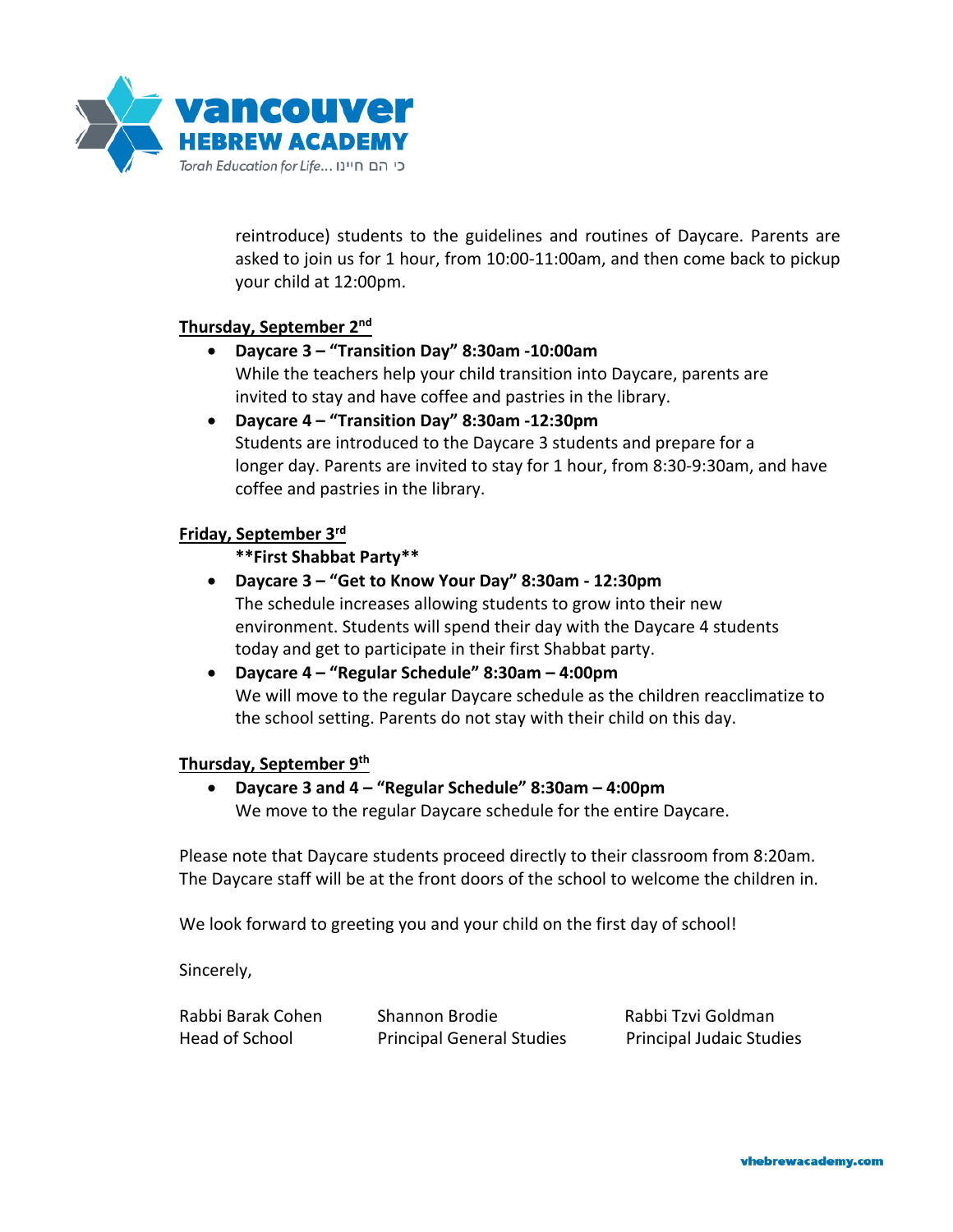# **Vancouver Hebrew Academy Daycare 3 and 4**

# **Getting Ready for Daycare**

## Dear Parents,

As you prepare for the exciting new year, we would like to share our vision for success for your preschooler.

The first few weeks of Daycare we will be working towards independent self-care, which is a foundation for all early learning experiences. With this in mind, we would encourage you to practice these skills at home in preparation for Daycare. This includes putting on and taking off shoes, opening and closing lunch boxes and food containers. This will ease the daily routine and transitions for your child in Daycare.

## **Within the first week of school, please bring the following items:**

- Water bottle to help the children to drink enough water during the day and also to be independent to help themselves, we keep the water bottles and wash and refill them daily.
- A set of either velcro close or slip-on indoor shoes (**no crocks** or sandals please). **No open toe shoes please.** These shoes to be kept in daycare.
- 2 snacks and lunch we encourage healthy nutrition among the children. Our daycare is **Nut-Free Environment.**
- For nap/quiet time: Sheet, blanket, small pillow, stuffed animal (optional). All the children get some quiet time, and expanded activities are provided for those who do not need to take a nap.
- Child's family picture to be displayed in the daycare classroom.
- A complete, labeled set of clothes in a labeled zip-lock bag (top, bottom, socks, underwear, tights/leggings). This extra set of clothes (appropriate for weather) will be kept in the child's cubby and be replaced when needed.
- For rainy days: rain/winter boots, muddy buddy (so children can enjoy playing in puddles), and warm clothing for cold days
- Five rolls of nickels for Tzedakah
- Smock or Dad's old shirt for messy art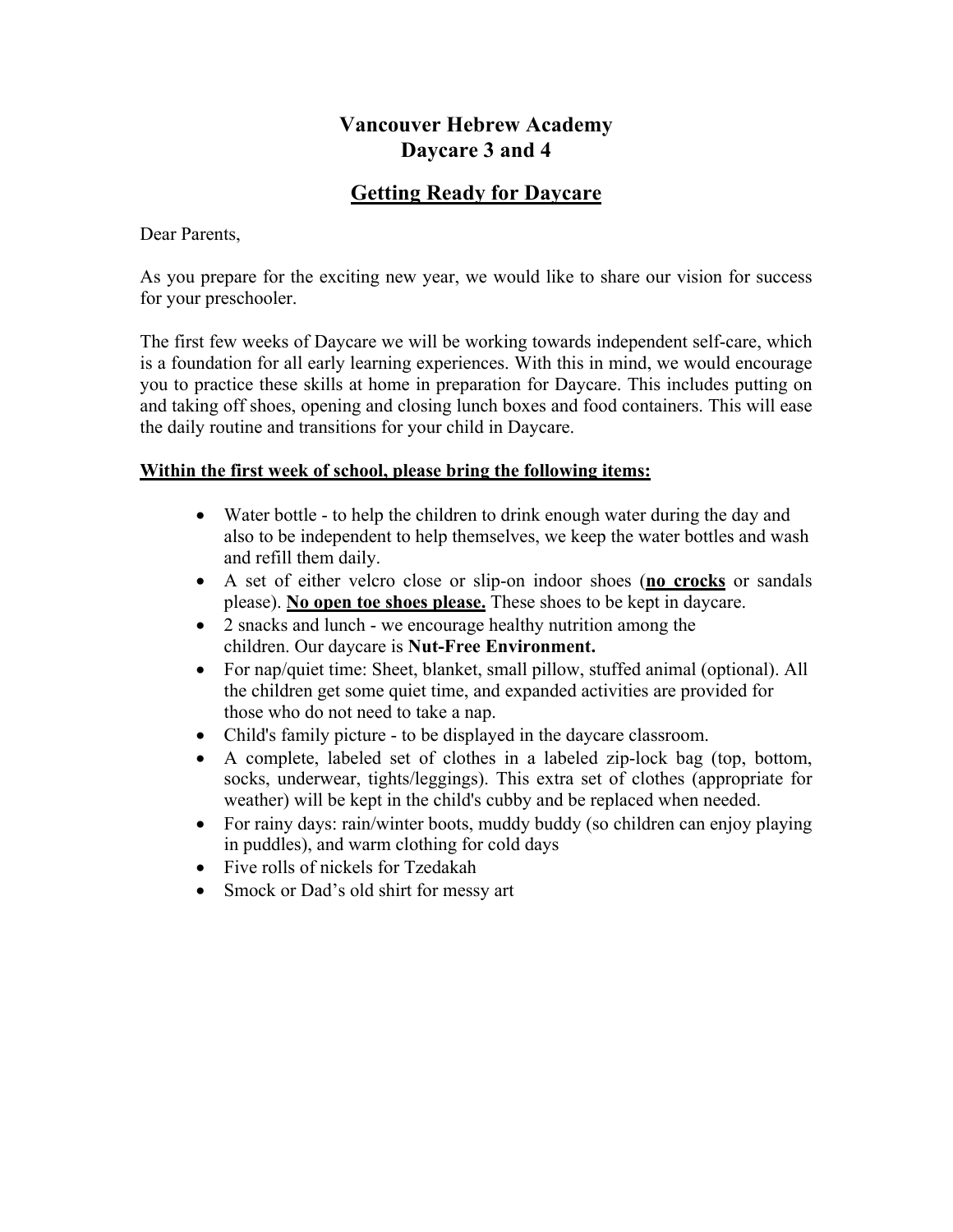# **Earthquake Emergency Kit (Required by Community Care Licensing)**

# **Please bring these items in a large zip-lock bag the first day of school:**

2 snacks (nut-free snacks that your child will eat) family photo – or something familiar that will bring comfort to your child small flashlight candies (for comfort and energy) small water bottle 2 liters of bottled water 2 cans non - perishable food 1 box of granola bars/crackers 1 solar blanket small toy/small book

Thank you.

The Daycare Team